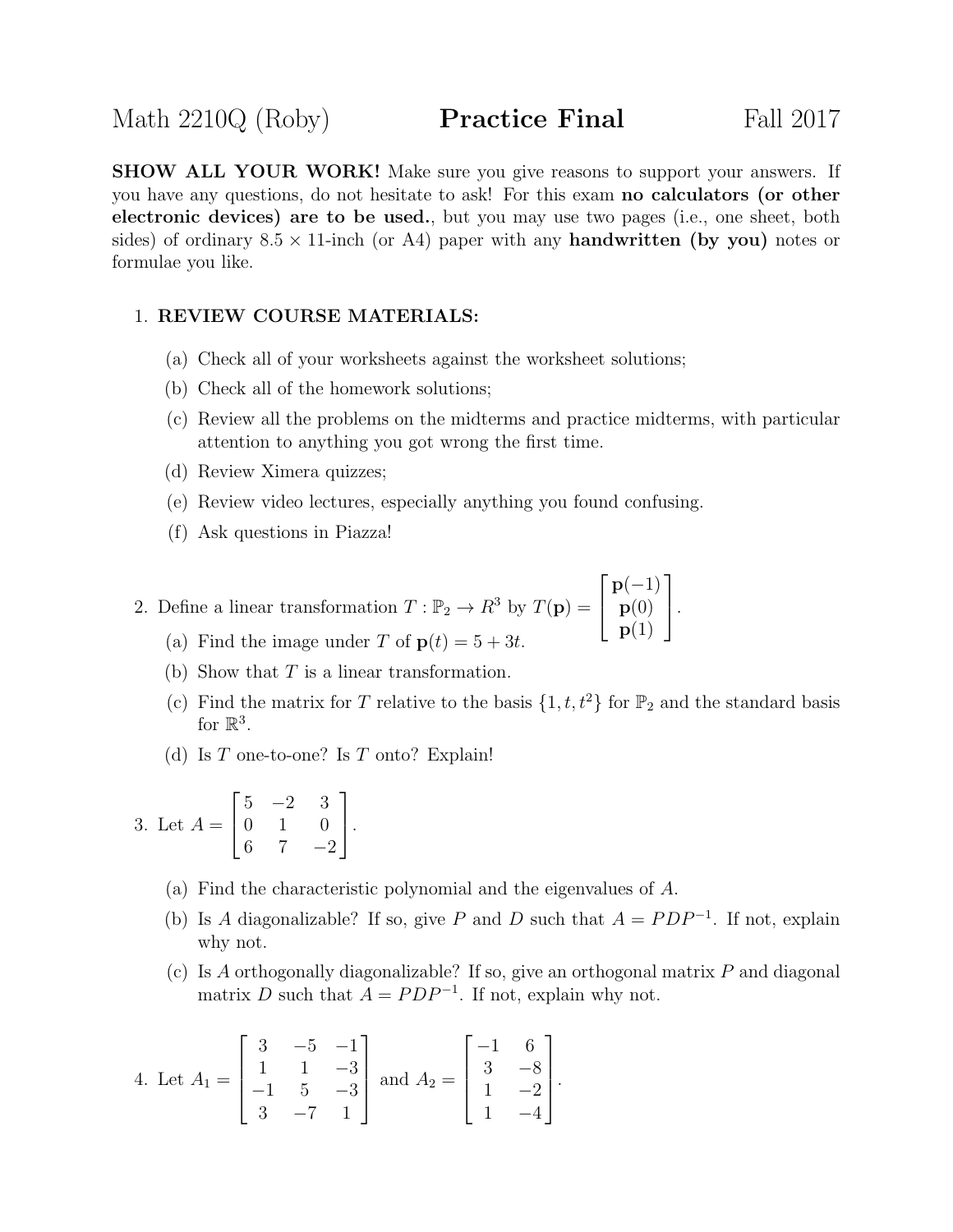- (a) One of these matrices has linearly independent columns. Which one? Justify your answer. Call this matrix A.
- (b) Use Gram-Schmidt to find an orthogonal basis of Col A.
- (c) Find a QR factorization of A.
- 5. For each statement below determine whether it is True or False and give reasons to support your answer. To show something is false, it is usually best to give a **specific** simple numeric counterexample. Extra credit for "salvaging" false statements (when possible) to make them correct.
	- (a) If  $A = QR$ , where Q has orthonormal columns, then  $R = Q<sup>T</sup>A$ .
	- (b) If  $S = \{u_1, \ldots, u_p\}$  is an orthogonal set of vectors in  $\mathbb{R}^n$ , then S is linearly independent.
	- (c) If A and B are invertible  $n \times n$  matrices, then AB is similar to BA.
	- (d) Each eigenvector of a square matrix A is also an eigenvector of  $A^2$ .
	- (e) There exists a  $2 \times 2$  matrix with real entries that has no eigenvectors in  $\mathbb{R}^2$ .
	- (f) If A is row equivalent to the identity matrix I, then A is diagonalizable.
	- (g) If **y** is in a subspace W, then the orthogonal projection of **y** onto W is **y** itself.
	- (h) For an  $m \times n$  matrix A, vectors in Nul A are orthogonal to vectors in Row A.
	- (i) The matrices A and  $A<sup>T</sup>$  have the same eigenvalues, counting multiplicities.
	- (j) A nonzero vector can correspond to two different eigenvalues of A.
	- (k) The sum of two eigenvectors of a square matrix A is also an eigenvector of A.
	- (l) The dimension of an eigenspace of a (real) symmetric matrix A equals the multiplicity of the corresponding eigenvectors.
	- (m) (Extra Credit topic) The singular values of an  $m \times n$  matrix can be 3, 1, -1, -3.
- 6. If a  $n \times n$  matrix A satifies  $A^2 = A$ , what can you say about the determinant of A?

7. Let 
$$
A_1 = \begin{bmatrix} 1 & 1 & 0 \\ 1 & 0 & -1 \\ 0 & 1 & 1 \\ -1 & 1 & -1 \end{bmatrix}
$$
,  $A_2 = \begin{bmatrix} 1 & 1 & 0 \\ -1 & 0 & 1 \\ 0 & 1 & 1 \\ 1 & -1 & -1 \end{bmatrix}$ , and  $\vec{b} = \begin{bmatrix} 2 \\ 5 \\ 6 \\ 6 \end{bmatrix}$ .

- (a) One of  $A_1$  or  $A_2$  has orthogonal columns. Which one? Justify your answer. Call this matrix A.
- (b) Show that  $A\vec{x} = \vec{b}$  is inconsistent.
- (c) Would you expect the orthogonal projection of  $\vec{b}$  onto the column space of A to equal  $\vec{b}$ ? Why or why not?
- (d) Compute  $\operatorname{Proj}_{\operatorname{Col} A} \vec{b}$ .
- (e) Compute a least-squares solution to  $A\vec{x} = \vec{b}$ .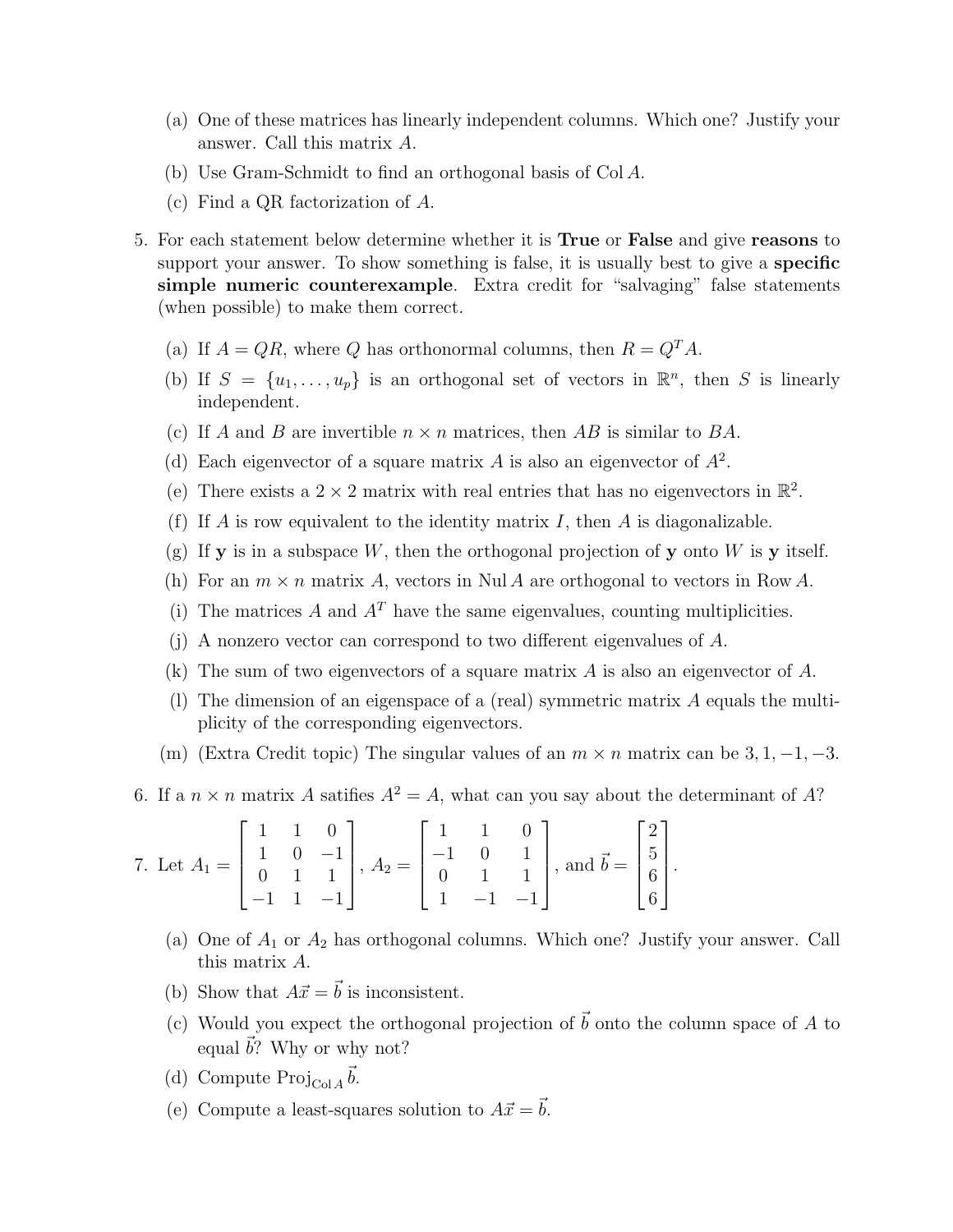8. Assume that matrices A and B below are row equivalent:

|                                                            | $\begin{bmatrix} 1 & 1 & -2 & 0 & 1 & -2 \end{bmatrix}$  |  |  |                                                                  |  |  | $\begin{bmatrix} 1 & 1 & -2 & 0 & 1 & -2 \end{bmatrix}$  |  |
|------------------------------------------------------------|----------------------------------------------------------|--|--|------------------------------------------------------------------|--|--|----------------------------------------------------------|--|
|                                                            | $\begin{vmatrix} 1 & 2 & -3 & 0 & -2 & -3 \end{vmatrix}$ |  |  |                                                                  |  |  | $\begin{vmatrix} 0 & 1 & -1 & 0 & -3 & -1 \end{vmatrix}$ |  |
| $A = \begin{bmatrix} 1 & -1 & 0 & 0 & 1 & 6 \end{bmatrix}$ |                                                          |  |  | and $B = \begin{bmatrix} 0 & 0 & 1 & 1 & -13 & -1 \end{bmatrix}$ |  |  |                                                          |  |
|                                                            | $\begin{vmatrix} 1 & -2 & 2 & 1 & -3 & 0 \end{vmatrix}$  |  |  |                                                                  |  |  | $\begin{bmatrix} 0 & 0 & 0 & 0 & 1 & -1 \end{bmatrix}$   |  |
|                                                            | $\begin{vmatrix} 1 & -2 & 1 & 0 & 2 & -1 \end{vmatrix}$  |  |  |                                                                  |  |  | $\begin{bmatrix} 0 & 0 & 0 & 0 & 0 & 1 \end{bmatrix}$    |  |

Without calculations, list rank A and dim Nul A. Then find bases for  $Col A$ , Row A, and Nul A.

- 9. Find the maximum value of  $Q(\mathbf{x}) = 7x_1^2 + 3x_2^2 2x_1x_2$  subject to the constraint  $x_1^2 + x_2^2 = 1$ . (You do not need to compute a vector at which this maximum is attained.)
- 10. Compute the singular value decomposition (SVD) of  $A =$  $\lceil$  $\overline{\phantom{a}}$  $4 -2$ 2  $-1$ 0 0 1 , and deduce its

rank. Explain each step so that your procedure is clear even if your computation has errors.

- 11. What would you have to know about the solution set of a homogenous system of 18 linear equations in 20 variables in order to know that every associated nonhomogeneous equation has a solution? Discuss!
- 12. Go back over your old homework and quizzes to review and make sure you understand any problem on which you lost points.
- 13. Here are some specific tasks you should be able to accomplish with demonstrated understanding:
	- (a) Everything listed already on the two practice midterms.
	- (b) Know the *definitions*, **basic properties**, and *geometric interpretations* of the following basic terms:
		- the **inner** (dot) product  $\vec{u} \cdot \vec{v}$  of two vectors  $\vec{u}$  and  $\vec{v}$  in  $\mathbb{R}^n$ , and how it is used to define lengths, and unit vectors (by normalizing), and orthogonality of two vectors;
		- the **orthogonal complement** of a subpsace of  $\mathbb{R}^n$ ;
		- orthogonal/orthonormal sets and orthogonal/orthonormal bases, including the Gram-Schmidt process for creating them;
		- the **orthogonal projection** of a vector onto: (a) another vector, (b) an orthogonal basis for a subspace of  $\mathbb{R}^n$ ; and
		- an orthogonal matrix.
	- (c) Understand diagonalizing a matrix  $A$  as a process for computing an "ideal" basis for the matrix transformation  $T_A : \vec{x} \mapsto A\vec{x}$ , and writing  $[T_A]$  with respect to this new basis. Orthogonally diagonalize any real symmetric matrix.